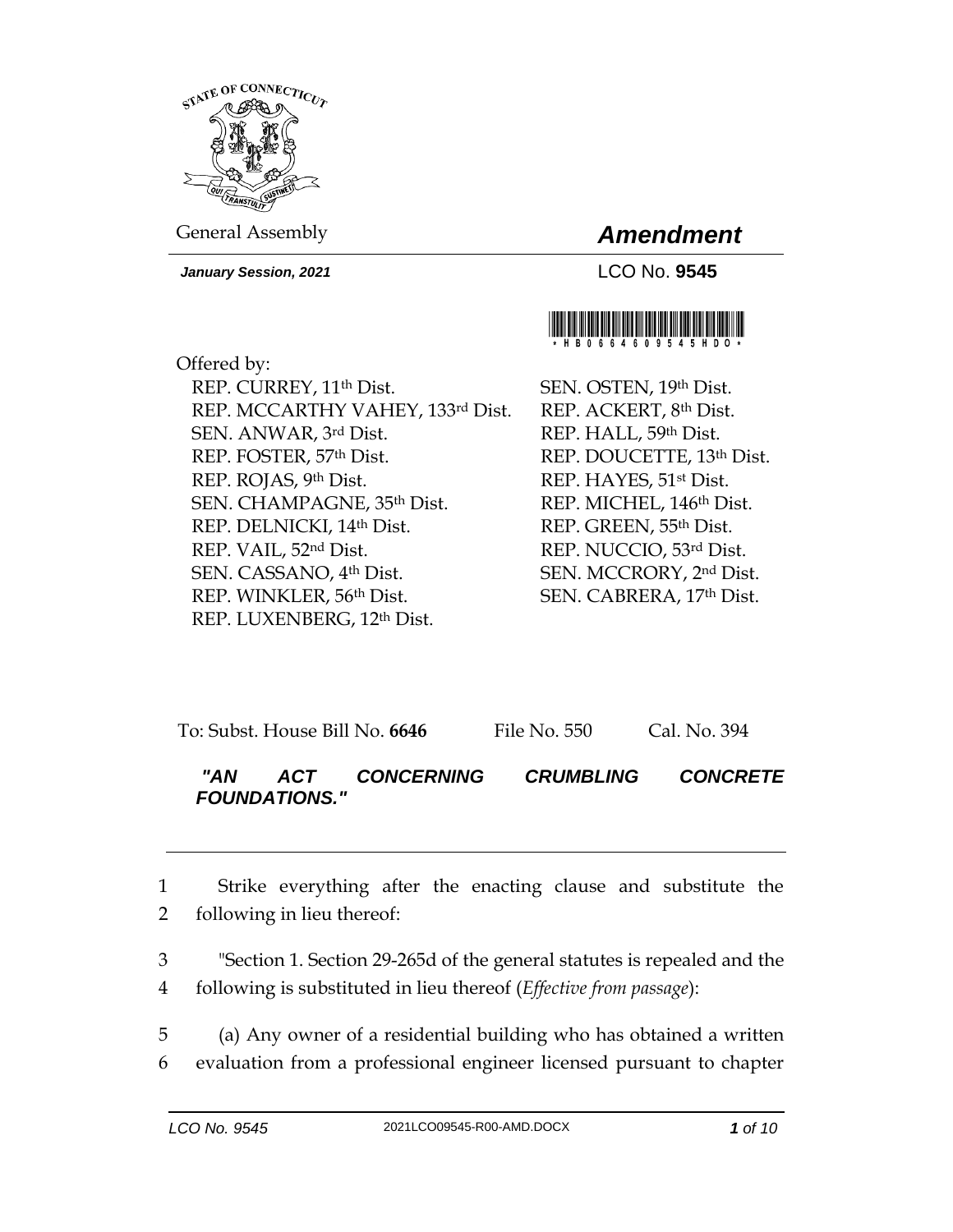391 indicating that the foundation of such residential building was made with defective concrete may provide a copy of such evaluation to the assessor and request a reassessment of the residential building by the assessor. Not later than ninety days after receipt of a copy of such evaluation, or prior to the commencement of the assessment year next following, whichever is earlier, the assessor, member of the assessor's staff or person designated by the assessor shall inspect the residential building and adjust its assessment to reflect its current value. Such reassessment may be appealed pursuant to section 12-111. Any reassessment under this section shall apply **[**for five assessment years, notwithstanding the provisions of section 12-62**]** until the next revaluation becomes effective or the concrete foundation is repaired or replaced, and the assessor, member of the assessor's staff or person 20 designated by the assessor adjusts the assessment of the residential building, whichever is earlier.

 (b) Notwithstanding the provisions of section 12-62, any property 23 that has had its assessment adjusted pursuant to subsection (a) of this 24 section shall be assessed during each revaluation cycle to reflect its current value.

 **[**(b)**]** (c) An owner of a residential building that has obtained a reassessment pursuant to this section shall notify the assessor if the concrete foundation is repaired or replaced. **[**during the five assessment years for which the reassessment is effective.**]** Such notification shall be made in writing within thirty days of the repair or replacement of the concrete foundation. Not later than ninety days after receipt of such notification, or prior to the commencement of the assessment year next following, whichever is earlier, the assessor, member of the assessor's staff or person designated by the assessor shall inspect the residential building and adjust its assessment to reflect its current value.

 Sec. 2. Subdivision (2) of subsection (b) of section 38a-91vv of the general statutes is repealed and the following is substituted in lieu thereof (*Effective July 1, 2021*):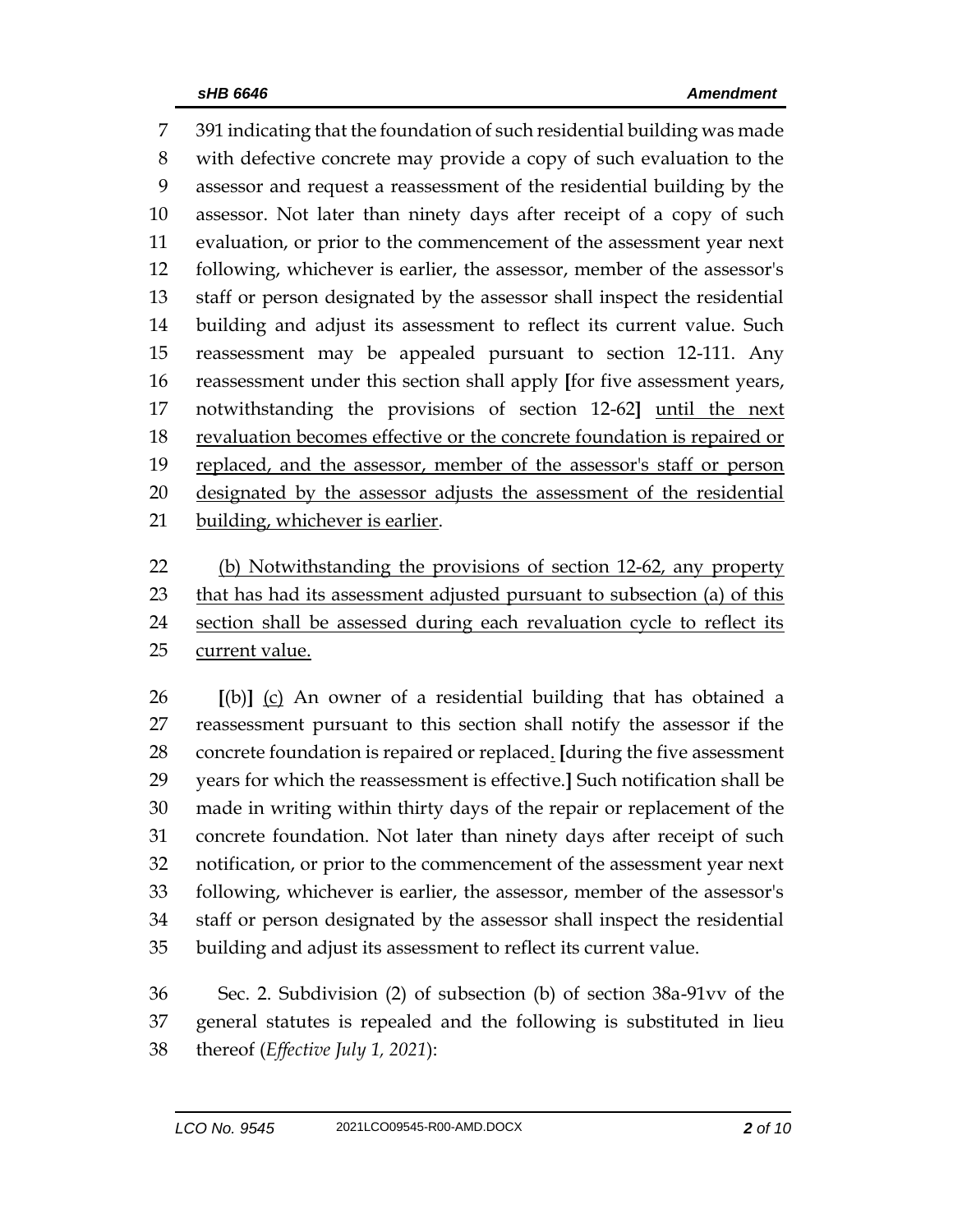(2) Establish a board of directors who shall serve in a volunteer capacity. The membership of the board of directors shall include, but need not be limited to, a real estate agent or broker, two owners of residential buildings who have concrete foundations that have deteriorated due to the presence of pyrrhotite, a chief executive or such chief executive's designee of a municipality in which residential buildings with concrete foundations that have deteriorated due to the presence of pyrrhotite are located, an individual with professional investment experience and currently registered as an investment adviser pursuant to title 36b, the executive directors of the Capitol Region Council of Governments and the Northeastern Connecticut Council of Governments or such executive directors' designees and representatives from the insurance and banking industries, who shall not have professional relationships with any bank or insurance company that has a financial interest in residential buildings subject to the provisions of this section and sections 7-374b, 8-441, 8-442, 8-443, 8- 444, subparagraph (B) of subdivision (20) of subsection (a) of section 12- 701 and section 29-265f. The speaker, the minority leader of the House of Representatives, the president pro tempore of the Senate and the Senate Republican president pro tempore shall each appoint a member of the General Assembly as a nonvoting, ex-officio member of the board of directors. The Governor shall appoint two members to the board of directors, one of whom shall be appointed as a nonvoting, ex-officio member. It shall not constitute a conflict of interest for a member of the board of directors, who is the owner of a residential building which has a concrete foundation that has deteriorated due to the presence of pyrrhotite, or the spouse or dependent child of such member, to apply for or receive assistance from the captive insurance company established under this section, to repair or replace such concrete foundation, provided such member shall abstain from deliberation, action or vote by the board of directors in specific respect to such member's application or the application of such spouse or dependent child;

Sec. 3. Subsection (i) of section 38a-91vv of the general statutes is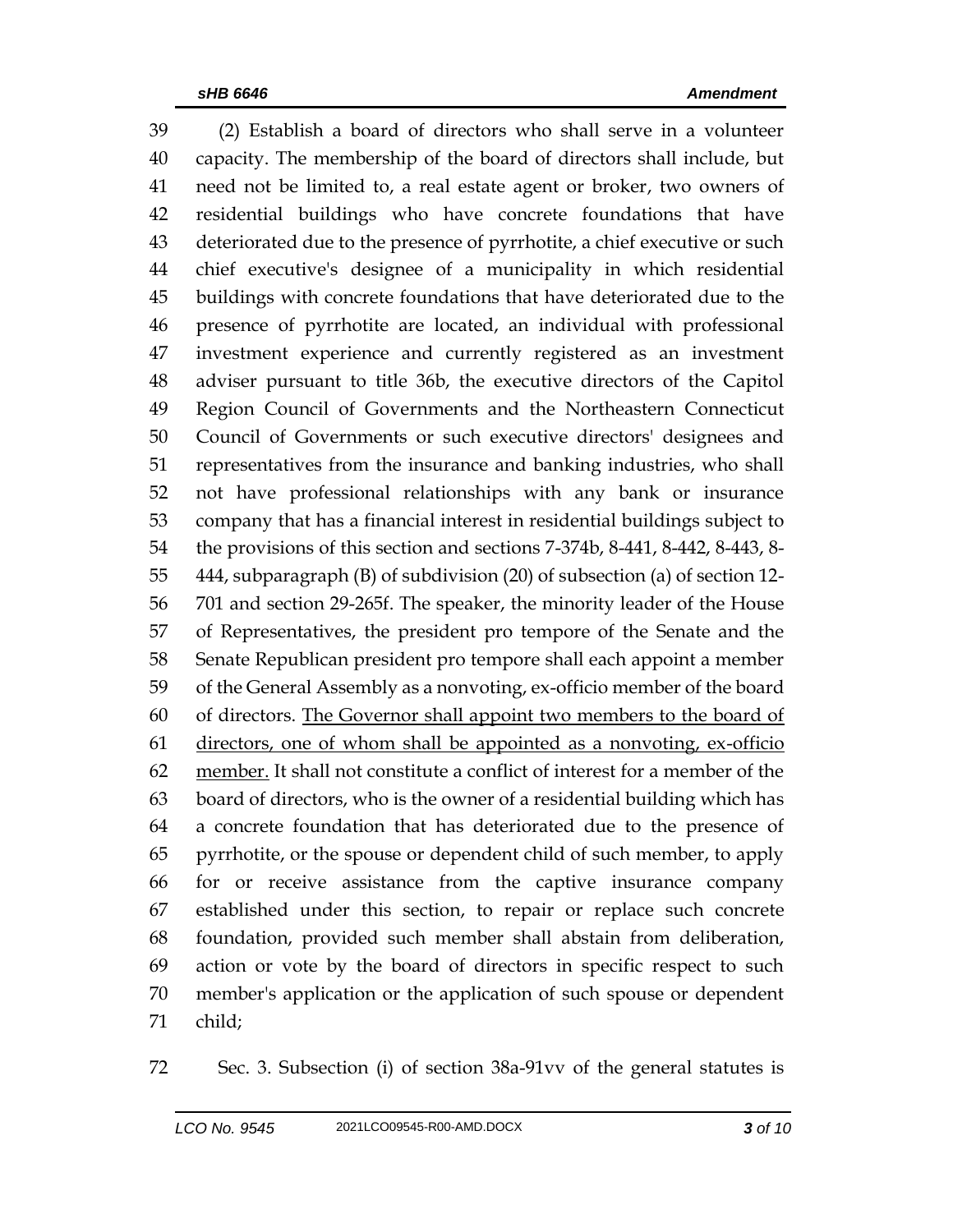repealed and the following is substituted in lieu thereof (*Effective July 1, 2021*):

 (i) The captive insurance company shall continue **[**until June 30, 2022, or**]** until its existence is terminated by law. Upon the termination of the existence of the company, all its right and properties shall pass to and be vested in the state of Connecticut.

 Sec. 4. (*Effective July 1, 2021*) Not later than January 1, 2023, the captive insurance company established pursuant to section 38a-91vv of the general statutes, as amended by this act, shall submit a report, in accordance with the provisions of section 11-4a of the general statutes, to the joint standing committees of the General Assembly having cognizance of matters relating to insurance and planning and development. Such report shall include, but not be limited to, an analysis of the extent of the damage caused to concrete foundations in nonresidential buildings in the state due to the presence of pyrrhotite in such concrete.

 Sec. 5. Section 8-446 of the general statutes is repealed and the following is substituted in lieu thereof (*Effective July 1, 2021*):

 (a) There is established an account to be known as the "Healthy Homes Fund" which shall be a separate, nonlapsing account within the General Fund. The account shall contain any moneys required by law to be deposited in the account. Moneys in the account shall be expended by the Department of Housing for the purposes of:

 (1) Funding of not more than one million dollars, from remittances transferred pursuant to section 38a-331 for the period beginning January 1, 2019, and ending December 31, 2019, shall be remitted to the Department of Economic and Community Development to be used for grants-in-aid to homeowners with homes located in the immediate vicinity of the West River in the Westville section of New Haven and Woodbridge for structurally damaged homes due to subsidence and to homeowners with homes abutting the Yale Golf Course in the Westville section of New Haven for damage to such homes from water infiltration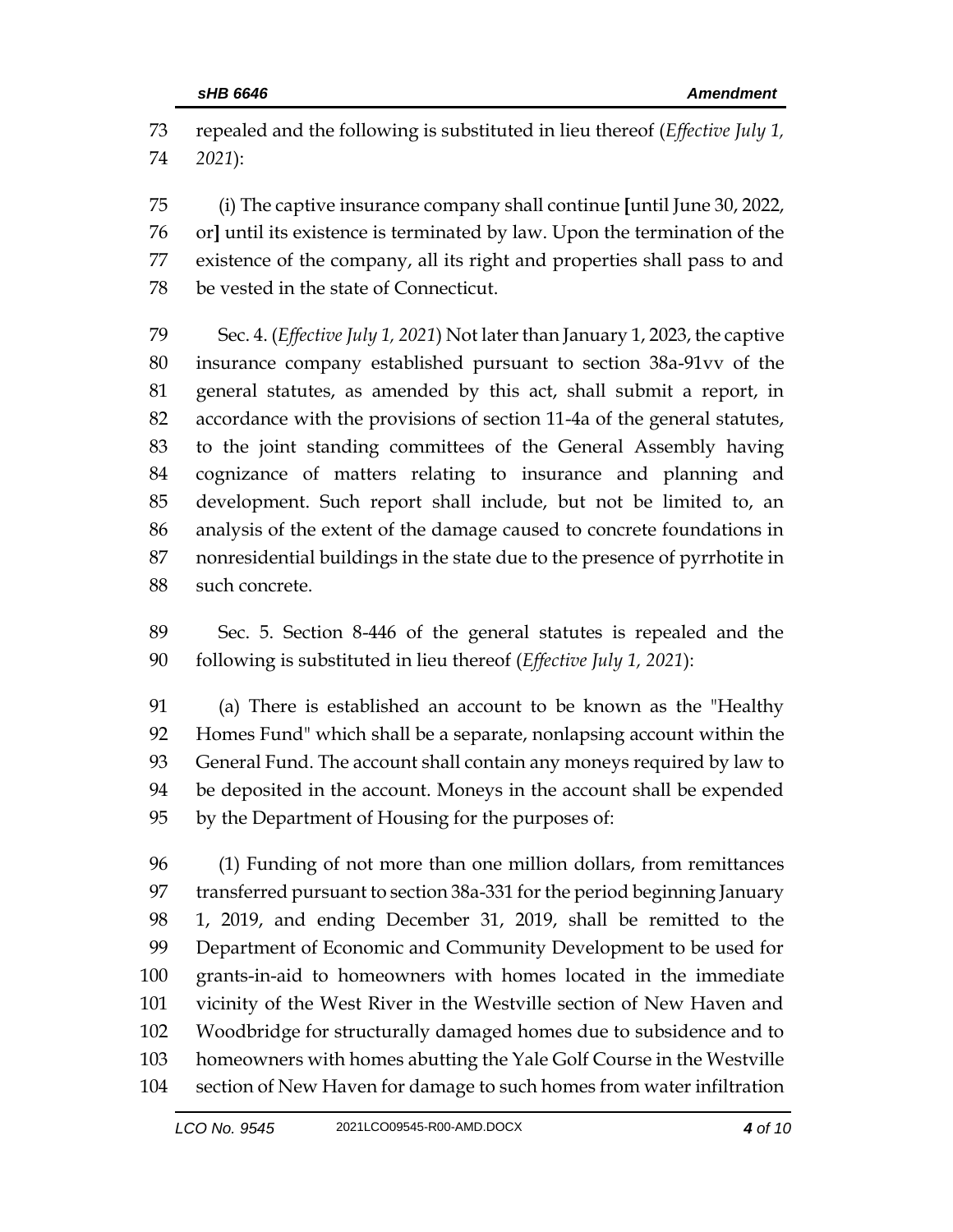## or structural damage due to subsidence; **[**and**]**

 (2) Funding a program, and any related administrative expense, to reduce health and safety hazards in residential dwellings in Connecticut, including, but not limited to, lead, radon and other contaminants or conditions, through removal, remediation, abatement and other appropriate methods. For purposes of this subdivision, "administrative expense" means any administrative or other cost or expense incurred by the Department of Housing in carrying out the provisions of this section, including, but not limited to, the hiring of necessary employees and entering into necessary contracts; and

 (3) Funding of not more than one hundred seventy-five thousand dollars, from remittances transferred pursuant to section 38a-331 for the period beginning January 1, 2021, and ending December 31, 2021, shall be remitted to the captive insurance company established pursuant to section 38a-91vv, as amended by this act, to be used for the research and development of the report described in section 4 of this act and any related administrative expense. Such sum shall not be considered in calculating the total funds allocated or made available to the captive insurance company used for administrative or operational costs pursuant to section 38a-91vv, as amended by this act.

 (b) The Department of Housing shall notify the Department of Public Health not later than thirty days after the deposit of remittances in the Healthy Homes Fund pursuant to subdivision (2) of subsection (c) of section 38a-331. Not later than thirty days after the deposit of remittances pursuant to subdivision (2) of subsection (c) of section 38a- 331, the Department of Public Health shall notify each municipal health department in the state annually regarding funds available pursuant to the Healthy Homes Fund established pursuant to subsection (a) of this section.

 (c) Not later than January 1, 2020, and annually thereafter, the Commissioner of Housing shall report to the joint standing committees of the General Assembly having cognizance of matters relating to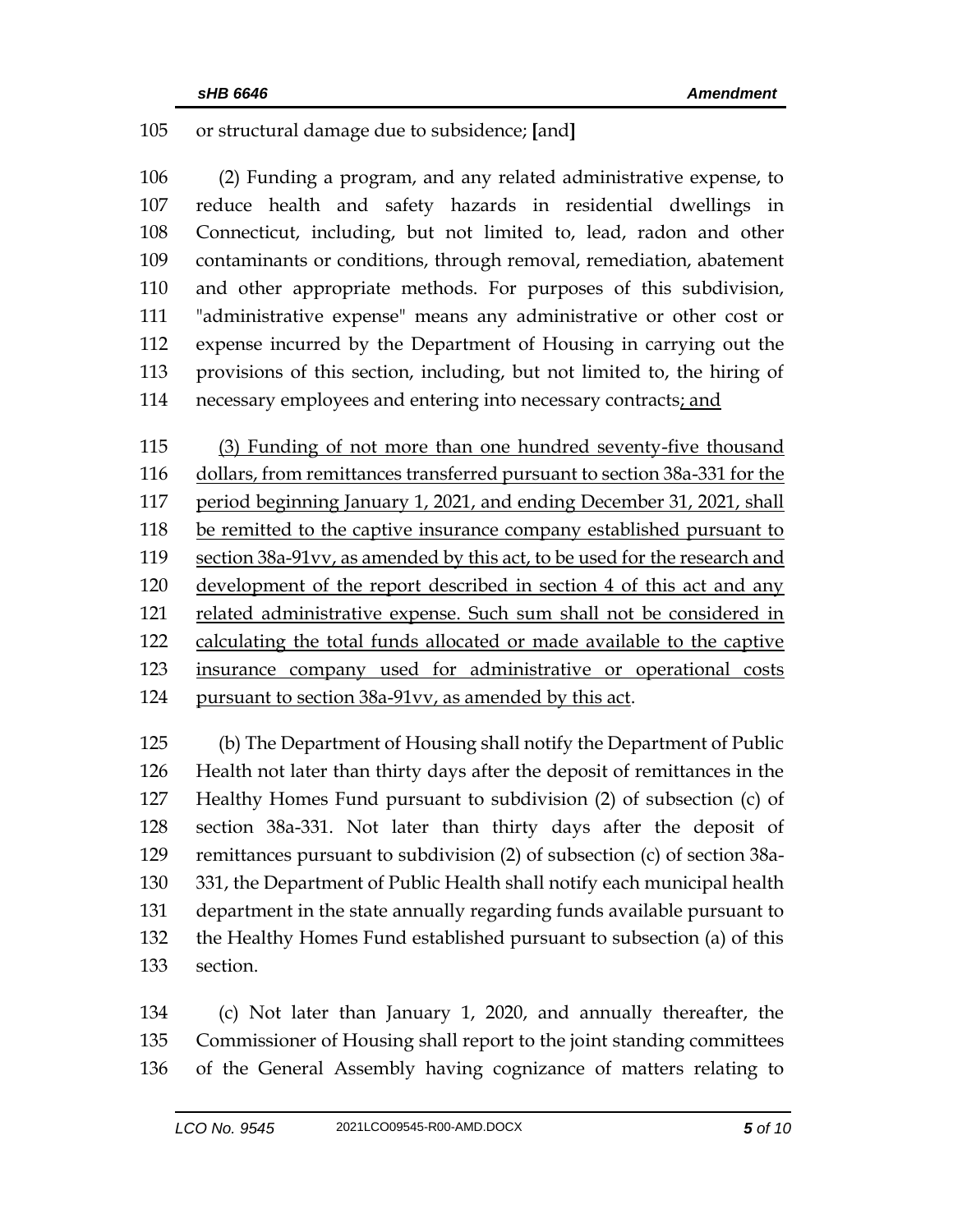housing, planning and development and appropriations and the budgets of state agencies, in accordance with section 11-4a, regarding the status of the Healthy Homes Fund established pursuant to this section and all moneys deposited into and expended by the Department of Housing pursuant to said account. Any such report may be submitted electronically.

 Sec. 6. Subdivision (28) of subsection (b) of section 1-210 of the general statutes is repealed and the following is substituted in lieu thereof (*Effective July 1, 2021*):

 (28) Any **[**documentation provided to or obtained**]** records maintained or kept on file by an executive branch agency or public institution of higher education, including documentation **[**provided**]** 149 prepared or obtained prior to May 25, 2016, relating to claims of <u>or</u> 150 testing for faulty or failing concrete foundations in residential buildings **[**by the owners of such residential buildings,**]** and documents or materials prepared by an executive branch agency or public institution of higher education relating to such **[**documentation, for seven years after the date of receipt of the documentation or seven years after May 25, 2016, whichever is later**]** records.

 Sec. 7. Section 29-265e of the general statutes is repealed and the following is substituted in lieu thereof (*Effective July 1, 2021*):

 Any documentation provided to or obtained by an executive branch agency, including documentation provided or obtained prior to May 25, 2016, relating to claims of faulty or failing concrete foundations in residential buildings by the owners of such residential buildings, and documents prepared by an executive branch agency relating to such documentation, shall be maintained as confidential by such agency. **[**for not less than seven years after the date of receipt of the documentation or seven years after May 25, 2016, whichever is later.**]**

 Sec. 8. (NEW) (*Effective July 1, 2021*) (a) For the purposes of this section, "qualified geologist" means a geologist certified by the American Institute of Professional Geologists, licensed by the National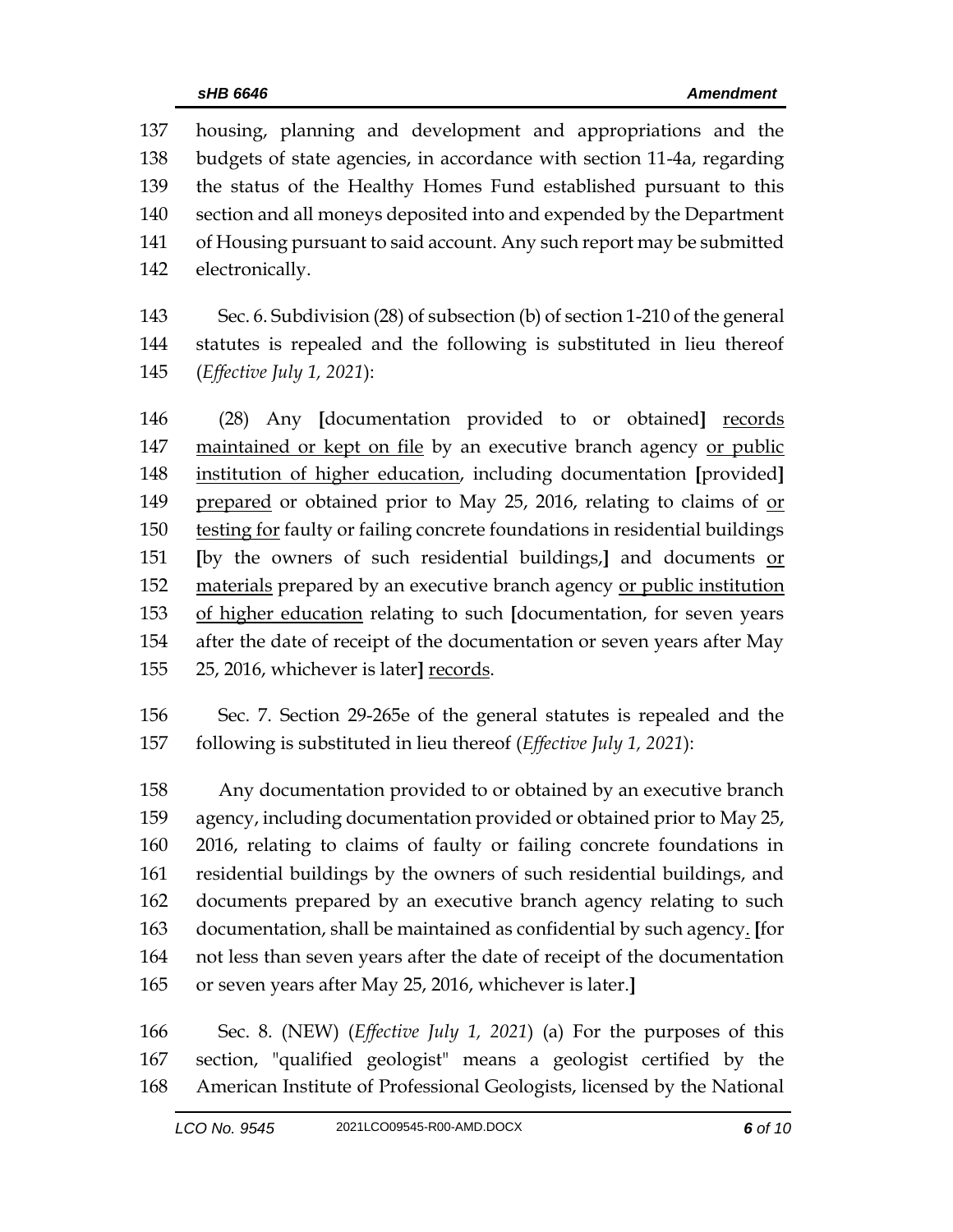Association of State Boards of Geology or certified or licensed by another organization deemed suitable by the State Geologist.

 (b) (1) Not later than January 1, 2022, the operator of any quarry established on or before July 1, 2021, that produces aggregate for use in concrete intended for use or sale shall prepare a geological source report and provide such report to the State Geologist and Commissioner of Energy and Environmental Protection. Such report shall be prepared in a form and manner prescribed by the commissioner, and shall include, but need not be limited to, (A) the mining, processing, storage and quality control methods utilized by such operator, (B) a description of the characteristics of the aggregate to be excavated at such quarry, which shall be prepared by a qualified geologist, (C) a description of the 181 products to be produced by such quarry, (D) a copy of the results of an inspection of face material and geologic log analysis completed by a qualified geologist, and (E) analyses of core samples, completed by a qualified geologist, unless such quarry is active and has a satisfactory performance history as determined by the commissioner. Not later than January 1, 2026, and every four years thereafter, such operator shall update such report and provide such updated report to the State Geologist and commissioner.

 (2) The operator of any quarry established after July 1, 2021, that intends to produce aggregate for use in concrete intended for use or sale shall prepare a geological source report, described in subdivision (1) of this subsection, and provide such report to the State Geologist and commissioner prior to offering such aggregate for use or sale. Such operator shall update such report every four years thereafter and provide such updated report to the State Geologist and commissioner.

 (3) Not later than January 1, 2022, and annually thereafter, the operator of each quarry that produces aggregate for use in concrete intended for use or sale shall provide such quarry's operations plan to the State Geologist and commissioner.

Sec. 9. (NEW) (*Effective July 1, 2021*) (a) Except as provided in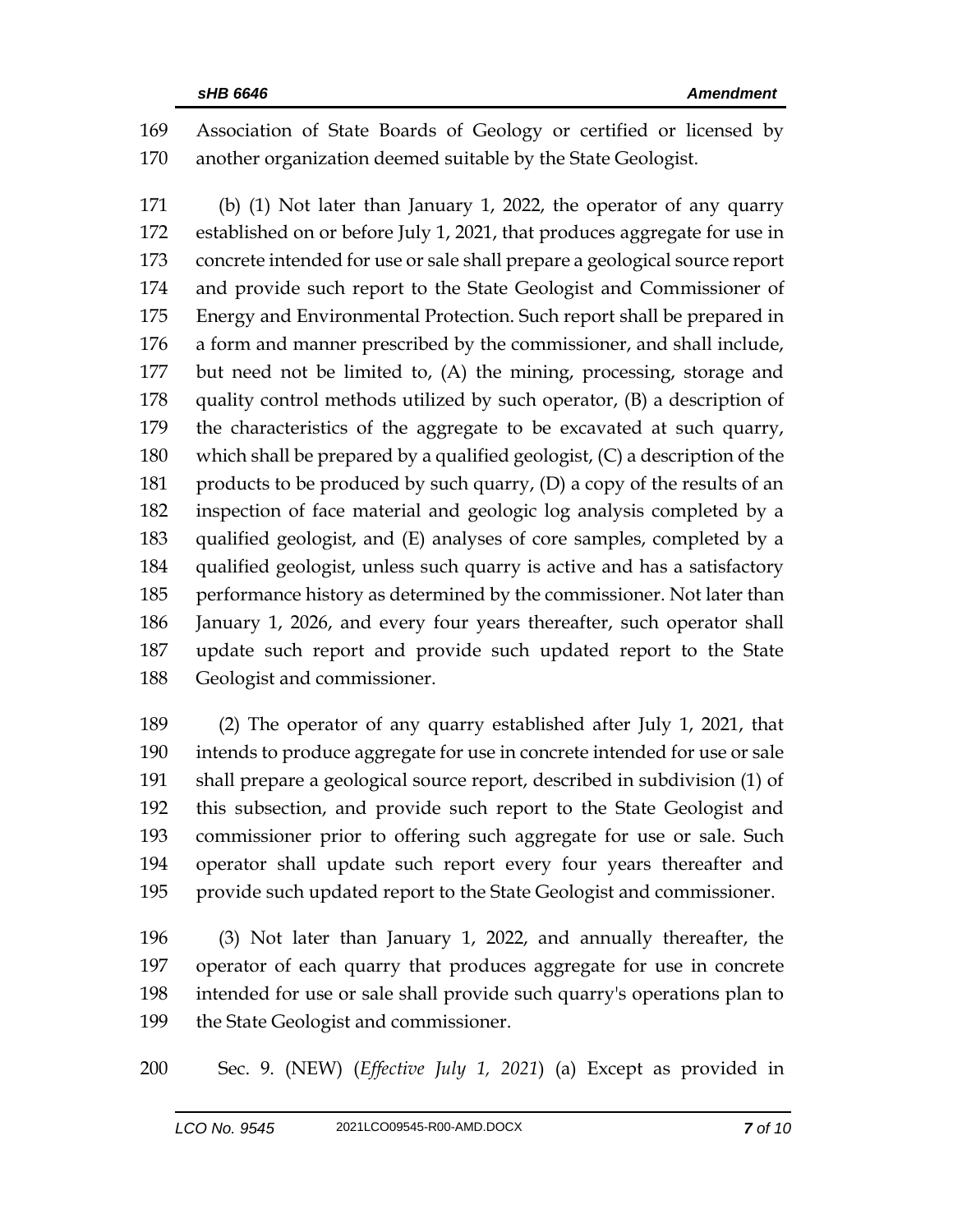subsection (c) of this section, not later than July 1, 2022, and not less than annually thereafter, the operator of each quarry that sells or provides aggregate intended for use in concrete, shall submit a written report to the Commissioner of Energy and Environmental Protection and the State Geologist, containing the results of a third-party test of the sulfur content of such aggregate. Such test shall be conducted by a third-party certified or accredited to conduct testing in accordance with American Society for Testing Materials standard C33/C33M, Standard Specification for Concrete Aggregates. Such certification or accreditation shall be provided by the International Organization for Standardization, United States Army Corps of Engineers, American Association of State Highway and Transportation Officials, International Accreditation Service or a similar organization.

 (b) Each test conducted pursuant to subsection (a) of this section shall include:

 (1) The performance of a rapid total sulfur test on a ten-pound sample of aggregate by any of the following means: (A) X-ray fluorescence analysis, (B) purge and trap gas chromatography analysis, (C) analysis by combustion furnace, or (D) other technology deemed at least as accurate by the State Geologist. Representative samples shall be 221 collected and managed in accordance with American Society for Testing and Materials standard D75/D75M, Standard Practice for Sampling Aggregates, reduced to a size appropriate for laboratory testing and pulverized for analysis;

 (2) If the total sulfur content of the sample in per cent by mass is less than one per cent and equal to or greater than one-tenth per cent, the performance of x-ray diffraction, magnetic susceptibility or petrographic analyses to determine the presence and relative abundance of pyrrhotite in the sample; and

 (3) If the results of the test conducted pursuant to this section reveal that pyrrhotite is present in the sample, a petrographic analysis based on American Society for Testing and Materials standards C295,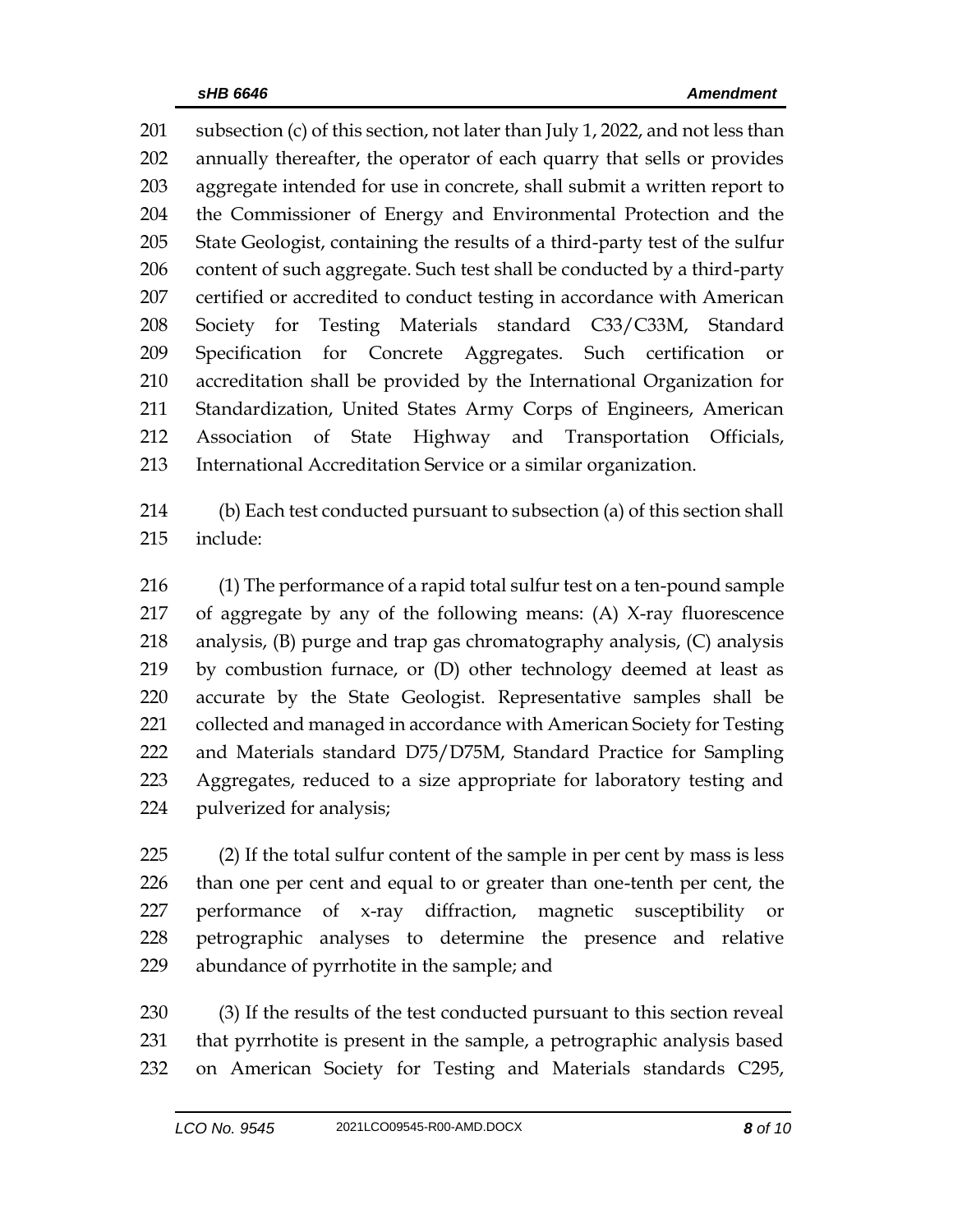Standard Guide for Petrographic Examination of Aggregates for Concrete, and C294, Standard Descriptive Nomenclature for Constituents of Concrete Aggregates, shall be conducted to determine 236 the acceptance and use of the aggregate.

 (c) If the results of the test conducted pursuant to this section reveal 238 that the total sulfur content of the sample in per cent by mass is less than one-tenth per cent, an operator may sell or provide such aggregate for use in concrete for a period of four years beginning on the date of receipt of such test results and shall not be required to submit a report pursuant to subsection (a) of this section during such period.

 (d) If the results of the test conducted pursuant to this section reveal that the total sulfur content of the sample in per cent by mass is equal to or greater than one per cent, an operator shall not sell or provide such aggregate for use in concrete.

 (e) If the results of the test performed pursuant to this section reveal 248 that the total sulfur content of the sample in per cent by mass is less than one per cent and equal to or greater than one-tenth per cent and (1) no pyrrhotite is present, an operator may sell or provide such aggregate for use in concrete for a period of one year beginning on the date of receipt of such test results; and (2) pyrrhotite is present, an operator shall not sell or provide such aggregate in a manner inconsistent with the acceptance and use indicated by the results of a petrographic analysis undertaken pursuant to this section or requirement or restriction established by the Commissioner of Energy and Environmental Protection pursuant to subsection (f) of this section.

 (f) The Commissioner of Energy and Environmental Protection, in consultation with the State Geologist, may, if the results of the test performed pursuant to this section reveal that the total sulfur content of the sample in per cent by mass is less than one per cent and equal to or greater than one-tenth per cent and pyrrhotite is present, (1) require the operator of the quarry to conduct additional testing, including but not limited to a mortar bar expansion test pursuant to American Society for